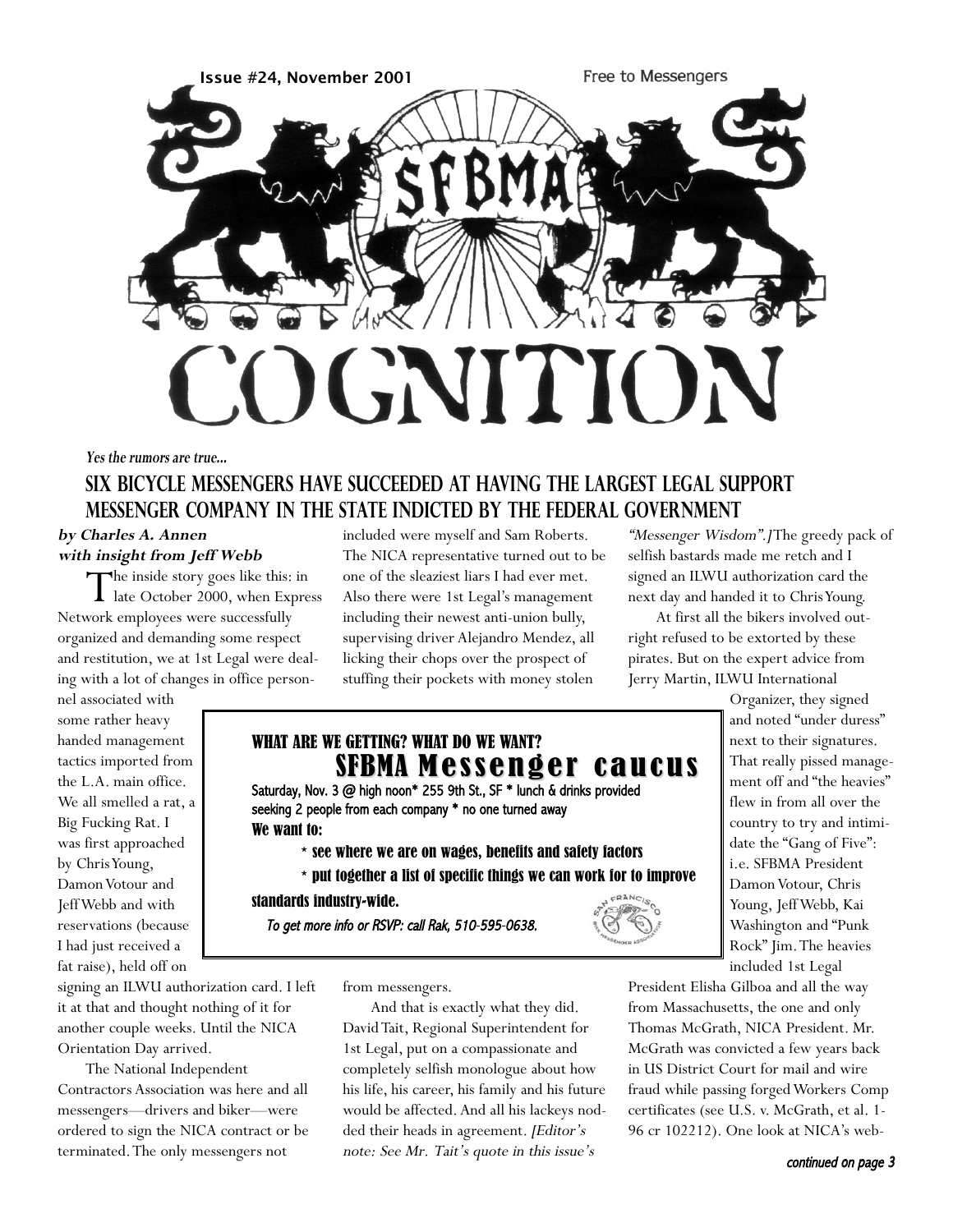# COGNITION

President: Damon Votour Executive Director: Bernie Corace Secretary: Howard Williams Treasurer: M. "Rak" Affonso Layout: PropQueen Logo: Chris Hsiang, Louie Seastres

### WHO IS THE SFBMA? ESTABLISHED 1990

The San Francisco Bike Messenger Association was first started as a humorous, yet-in-yer-face, answer to the AMCS; if the owners could have a club, so could we.

#### WHO WE ARE

We are you, if you are a current or former employee of the SF messenger industry. This includes walker, bicycle, moped, motorcycle, and driver messengers, as well as order-takers and dispatchers.

### WHAT WE WANT

We want what is well overdue: appropriate compensation for our efforts. This includes a livable wage, health insurance, sick pay, vacation pay, pension plan, equipment compensation, etc. You know, normal workers' rights.

### HOW WE WILL GET IT

We will get it by becoming one unified force, and standing up to the entire industry with our demands. In the past, we have proven that we can stick together to help each other out by holding countless benefits, hosting the best Cycle Messenger World Championships of all time, coming together to pay tribute to fallen comrades, holding toy drives for needy kids, the annual Russian River Ride and even things as simple as creating our own underground social scene each and every day of the week. Now that we have a working agreement with the most powerful union in the Bay Area, the International Longshore and Warehouse Union, we have the experienced backing to stand up in our industry and achieve our goals.

### WHAT YOU CAN DO

Volunteer for the SFBMA. You can leave a recording at 415-626-1912. Dues are \$5 each month and may be paid to Damon, Bernie, Rak, Howard or to Victor V-Jer at the Bike Hut on the H20 front. Attend as many events as you can without becoming obnoxious as starlings.

# **Courier Disaster Response Team Update Courier Disaster Response Team Update**

For all those who have signed up to become a CDT and all of you who interested but have yet to, we are holding our first general CDT meeting on Nov. 14, 2001 at 6:30p.m. Please join us at 255 Ninth St. (between Howard and Folsom). Bring your suggestions, comments, ideas, hesitations, and especially yourselves!

So far, the training workshops have been set up, the messenger community has responded, and OES (Office of Emergency Services) has listed us as a disaster resource.What is happening now is a construction of the communication plans that we will use. An attempt to involve dispatchers is underway. It would be easier to pass information to dispatchers, and have them debrief their couriers, then to try to contact over 100 messengers individually. However, that would be but one layer. Another thought would be to program your existing Nextels to each other.That would cost approximately \$9.95 each. Still, the strongest action anyone can take is to get his or her Amateur Radio License.

At the October SFBMA meeting, a vote was passed to pay for my first aid instructor training.With that training under my belt, I can provide dramatically lower cost training at a Red Cross certifiable level. I thank all those who have signed on and look forward to working and training with everyone.

### **—Serenity Anne Enriquez #KG6HIP, Paramed Courier**

## **http://www.It.IsDangerous.com**

**BOOK REVIEW: "The Immortal Class: Bike Messengers and the Cult of Human Power," by Travis Hugh Culley Reviewed by Joel Metz, magpie@eeph.com** 

There's been a wave of books lately, **L** published by or about messengers—first Kyle's book of his photography as a courier, followed by Lambchop's narrative of her experiences messengering across the states, and recently a glossy coffee table type book of NYC couriers by a "profes-

sional" photographer. To this list we can now add the new book by Chicago messenger Travis Culley, "The Immortal Class: Bike Messengers and the Cult of Human Power." Travis managed to get his book published by a major house, which is a great step, and hopefully will provide a boost for other messengers with literary ambitions, especially considering the sterling reviews the book has gotten in the mainstream literary press. Admirably enough, he has succeeded in writing something that not only should be able to appeal to his fellow messengers as a document of their

culture, but something that the average nonmessenger reader can gain considerable insight into the messenger's world from. A variety of topics and experiences are covered—how he became a messenger to begin with, the often temperamental relationship between messengers and other cyclists, alleycat racing. Almost the whole spectrum of messenger life is covered at least briefly, whether it be through autobiographical sketches or Travis expounding on the philosophies that one inevitably develops as a messenger.The image that gets presented to the read-



er is in stark contrast to the stereotypes of couriers thrust upon the public by the average journalist—it's real, and while it may not always be a pleasant image, it comes across differently

for having been put forward by the courier himself.While we can't possibly expect to be able to present the image of clean-cut messenger boys of the '30s that much of the public would like to see, "The Immortal Class" goes a long way towards letting the outside world know that there's more to couriers than the reckless abandon and traffic hooliganism the media of times saddles us with.  $\clubsuit$ 

Approximately 100 messengers have done volunteer work at Ground Zero in New York delivering medical supplies and other necessities.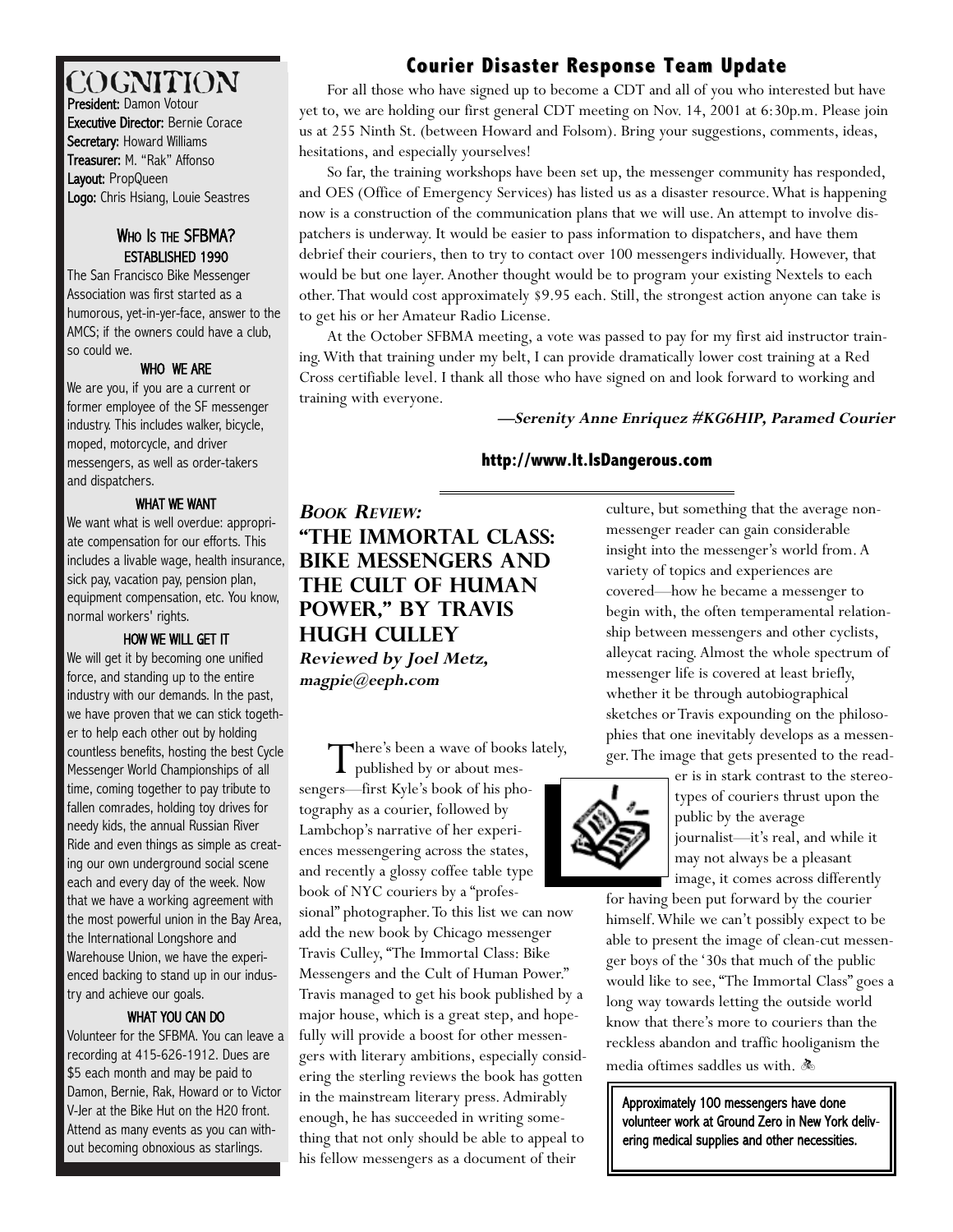# **FIRST LEGAL** continued from page 1

site (www.independentcontractor.com) will reveal that the company only exists to satisfy greedy employers like 1st Legal.

The "heavies" sat down with the "Gang of Five" backed up by Jerry Martin to hash things out.The results turned into a plethora of unfair labor practices and multiple charges filed by the ILWU on behalf of all employees seeking recognition.The "Gang of Five" returned to work as independent contractors, except Kai Washington who was home recuperating from an injury. And incredibly when he returned to work a few days later was fired outright! That was cold and the war was on.

We all continued our organizing efforts and the majority of bikers and drivers had signed authorization cards when Sandro Mascherenas was fired for his organizing activities.We had seen enough and prepared for a work action against the company.This resulted in another meeting between David Tait and the organizing committee where management threatened to fire every one of us, replace us with NICA scabs and close the office to boot! We all dutifully filed affidavits at the National Labor Relations Board (NLRB) reporting continued and egregious unfair labor practices.Within days of this latest round of threats and firings, the company fired two more organizers, Sam Roberts and Chris Young, for charges unfounded.

More charges and affidavits at the NLRB followed.We had now gained another organizer, namely James McDonald, who was hired as an IC but made a point to management that he had been misclassified and insisted they follow state and federal guidelines and create an employee status for him, namely a 7.6% employer contribution to the Social Security Trust Fund, an account with the EDD (unemployment insurance), income tax deductions, state disability and above all,Workers Comp Insurance.The company refused, of course, and James resigned after a month. [Editor's note: Rebecca Reilly's book "Nerves of Steel" analyzes how much the IC situation rips off messengers.] Jeff Webb, who had protested his IC status on the same grounds for six months, decided to resign for the same reasons as James and in protest over the terminations of Sam and Chris. I resigned in protest over the terminations of my fellow organizers and for being threatened by the shop bully Alejandro Mendez.

Next came Chris Atkinson who filed a charge with the NLRB against 1st Legal for offering then denying him employment. Management had discovered his wife Maria was an organizer at Express Network. Most of the original organizing committee at 1st Legal is no longer there but the managers and owners still have to answer to the NLRB. This is very important because this type of anti-union campaigning is a tumor that if allowed to spread will become malignant throughout the messenger community in San Francisco. The end result of these endeavors is a complaint filed by the NLRB accusing 1st Legal of multiple "hallmark" unfair labor practices and recommending that the employees be included in the bargaining unit and represented by the ILWU would be "protected better by issuance of a bargaining order." A bargaining order is issued by an Administrative Law Judge and "orders" the employer to negotiate with the union. Failure to comply would result in a contempt of court charge. 1st Legal has the right to appeal and they may but if unsuccessful they will have to enter into contract negotiations with the ILWU and all the employees they represent in this organizing effort.

The hearing will be held December 4 at the NLRB office, 901 Market Street, #306 in San Francisco. When that day comes, you will be able to enter through the front door by simply saying "I'm not delivering anything. I'm here to attend the NLRB hearing."

ð.

### A Bummie's Trip to Paradise! **by Bernie Corace**



So a ferry ride at 9:40 on Saturday morning is too early for most bummies. Even on a warm, sunny day, on maybe the most beautiful weekend during the whole year, in the middle

of our blessed Indian summer. Surprise, surprise. Bummies do as bummies are after all. But 16 lucky souls did show up, 12 of which did stay the night, including many of the usual suspects, Nosmo, Joe Corio, Damon, Jason Whitehead, myself, for a fully catered excursion on what can only be called an enchanted island surrounded by a slice of paradise. I could tell you about how we had the best two campsites on the whole island, one in the shade, one overlooking the bay. I could tell you about all the biking and hiking trails, or the best views of the whole Bay Area, which are worth the trip by themselves.Then again I could tell how the island is full of more wildlife than you'll find anywhere this side of the Sierras, or the boat rides on Nosmo's friend, Biff's zodiac. But you bummies probably wouldn't be interested. So here are the facts I'm sure you'd want to know. 2326 fl.oz of beer were drunk, for an average 211.45 oz. per bummie, or 17.62 beers per us most blessed of bummies. Did I mention a great time was had by all?

### MESSENGER WISDOM

"And there are those who talk, and without knowledge or forethought reveal a truth which they themselves do not understand."

—Kahlil Gibran. This refers to the next quote. " Because a union [of Messengers] sets wages,sets pricing."

—David Tait, Manager of 1st Legal Thanks DT we couldn't have said it any better. Management of Messenger companies should stop setting wages and prices in this industry becasue they've been setting them too damn LOW !! Now it's our turn Mr. T. Also see article on page 1 and Calendar.

Know an example of Messenger Wisdom? E-mail it to howardx@pacbell.net or mail it to Box 26650 San Francisco,CA 94126